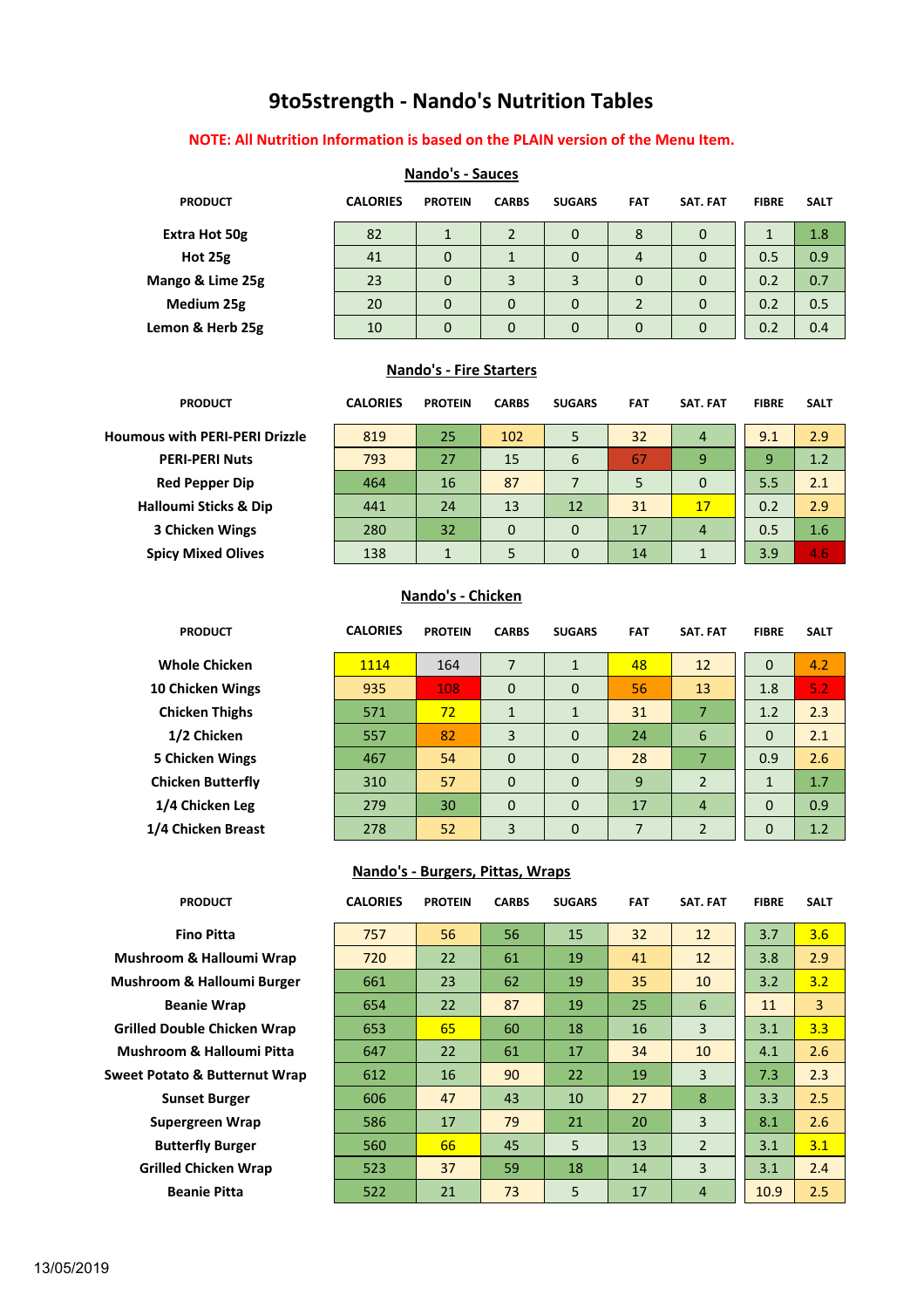| <b>Grilled Double Chicken Pitta</b>        | 520 | 64 | 46 | 4 | 8  |              | 3   | 2.7            |
|--------------------------------------------|-----|----|----|---|----|--------------|-----|----------------|
| <b>Beanie Burger</b>                       | 511 | 22 | 72 | 6 | 16 | 4            | 10  | 2.9            |
| <b>Grilled Double Chicken Burger</b>       | 509 | 65 | 45 | 5 | 7  |              | 2.1 | 3.1            |
| <b>Sweet Potato &amp; Butternut Pitta</b>  | 480 | 15 | 76 | 8 | 12 | 1            | 7.2 | 1.7            |
| <b>Supergreen Pitta</b>                    | 453 | 17 | 65 | 7 | 13 | $\mathbf{1}$ | 8   | 2.1            |
| <b>Sweet Potato &amp; Butternut Burger</b> | 429 | 13 | 67 | 9 | 11 | $\mathbf{1}$ | 7.1 | 1.7            |
| Supergreen Burger                          | 402 | 15 | 56 | 8 | 12 | $\mathbf{1}$ | 8   | $\overline{2}$ |
| <b>Grilled Chicken Pitta</b>               | 390 | 36 | 46 | 4 | 7  |              | 3   | 1.9            |
| <b>Grilled Chicken Burger</b>              | 380 | 37 | 45 | 5 | 5  |              | 2.1 | 2.3            |
|                                            |     |    |    |   |    |              |     |                |

## **Nando's - Extras**

| <b>PRODUCT</b>                              | <b>CALORIES</b> | <b>PROTEIN</b> | <b>CARBS</b>   | <b>SUGARS</b>  | <b>FAT</b>     | <b>SAT. FAT</b> | <b>FIBRE</b>   | <b>SALT</b>  |
|---------------------------------------------|-----------------|----------------|----------------|----------------|----------------|-----------------|----------------|--------------|
| 2 Chicken Thighs                            | 286             | 36             | $\mathbf{1}$   | $\Omega$       | 16             | 3               | 0.6            | 1.1          |
| <b>Portuguese Roll with Butter</b>          | 263             | 9              | 42             | $\overline{2}$ | $\overline{7}$ | 4               | 1.5            | 1.3          |
| <b>Toasted Pitta Bread with Butter</b>      | 246             | $\overline{7}$ | 41             | $\overline{2}$ | 6              | 3               | $\overline{2}$ | $\mathbf{1}$ |
| <b>Houmous with PERI Seeds &amp; Grains</b> | 221             | $\overline{7}$ | 13             | $\mathbf{1}$   | 14             | $\overline{2}$  | 3.5            | 0.7          |
| <b>Grilled Halloumi Cheese</b>              | 177             | 12             | $\mathbf{1}$   | $\mathbf{1}$   | 13             | 8               | $\Omega$       | 1.4          |
| <b>PERInaise</b>                            | 159             | $\Omega$       | $\overline{7}$ | 5              | 14             | $\mathbf{1}$    | 0.1            | 1.3          |
| <b>Feta Cheese</b>                          | 138             | 8              | $\mathbf{1}$   | $\mathbf{1}$   | 12             | 8               | $\Omega$       | 1.3          |
| <b>Portobello Mushroom</b>                  | 105             | $\mathbf{1}$   | $\Omega$       | $\Omega$       | 11             | $\mathbf{1}$    | 0.8            | $\mathbf{0}$ |
| <b>PERI PERI Drizzle</b>                    | 97              | $\Omega$       | $\mathbf{1}$   | $\Omega$       | 10             | $\mathbf{1}$    | 0.3            | 0.8          |
| 1/4 Avocado                                 | 85              | $\mathbf{1}$   | $\mathbf{1}$   | $\mathbf 0$    | 9              | $\overline{2}$  | 1.5            | $\Omega$     |
| <b>Cheddar Cheese Slice</b>                 | 83              | 5              | $\Omega$       | $\Omega$       | $\overline{7}$ | $\overline{4}$  | $\Omega$       | 0.4          |
| Chilli Jam                                  | 60              | $\Omega$       | 14             | 12             | $\Omega$       | $\Omega$        | 0.3            | 0.2          |
| Pineapple                                   | 37              | $\Omega$       | 9              | 7              | $\Omega$       | 0               | 0.5            | $\Omega$     |

# **Nando's - Special Guests**

| <b>PRODUCT</b>                              | <b>CALORIES</b> | <b>PROTEIN</b> | <b>CARBS</b> | <b>SUGARS</b> | <b>FAT</b> | <b>SAT. FAT</b> | <b>FIBRE</b> | <b>SALT</b> |
|---------------------------------------------|-----------------|----------------|--------------|---------------|------------|-----------------|--------------|-------------|
| <b>Fillet Steak &amp; Veg Wrap</b>          | 512             | 35             | 58           | 15            | 16         | 4               | 6.3          | 2.8         |
| Veggie Cataplana                            | 515             | 12             | 69           | 15            | 19         | 8               | 14.7         | 3.8         |
| <b>Chicken Livers &amp; Portuguese Roll</b> | 482             | 40             | 46           | 4             | 14         | $\overline{2}$  | 4            | 4.9         |
| <b>Fillet Steak &amp; Veg Pitta</b>         | 421             | 34             | 49           | 8             | 10         | 2               | 4.3          | 2.1         |
| <b>Fillet Steak Prego Roll</b>              | 376             | 34             | 44           | 4             |            |                 | 2.6          | 2.4         |

### **Nando's - Salads**

| <b>PRODUCT</b>                           | <b>CALORIES</b> | <b>PROTEIN</b> | <b>CARBS</b> | <b>SUGARS</b>  | <b>FAT</b>     | SAT. FAT       | <b>FIBRE</b>   | <b>SALT</b>    |
|------------------------------------------|-----------------|----------------|--------------|----------------|----------------|----------------|----------------|----------------|
| <b>Quinoa Salad w Chicken Breast</b>     | 588             | 45             | 35           | $\overline{7}$ | 31             | 10             | 11.4           | 2.6            |
| Supergrain Salad w Chicken Breast        | 524             | 39             | 33           | 4              | 26             | 5              | 9.2            | $\overline{2}$ |
| <b>Caesar Salad w Chicken Breast</b>     | 464             | 37             | 22           | 4              | 25             | 5              | 3.1            | 2.2            |
| Quinoa Salad                             | 458             | 17             | 35           | 6              | 29             | 10             | 11.4           | 1.7            |
| Mediterranean Salad w Chicken Breast     | 417             | 39             | 12           | 8              | 24             | 10             | 5.1            | 4.4            |
| <b>Supergrain Salad</b>                  | 394             | 11             | 33           | $\overline{4}$ | 24             | 5              | 9.2            | 1.1            |
| <b>Caesar Salad</b>                      | 334             | 9              | 22           | $\overline{4}$ | 23             | $\overline{4}$ | 3.1            | 1.4            |
| <b>Mediterranean Salad</b>               | 288             | 11             | 12           | 8              | 22             | 9              | 5.1            | 3.5            |
| <b>Mixed Leaf Salad w Chicken Breast</b> | 154             | 30             | 3            | $\overline{2}$ | $\overline{2}$ | $\Omega$       | $\overline{2}$ | $\mathbf{1}$   |
| <b>Mixed Leaf Salad</b>                  | 25              | $\overline{2}$ | 3            | $\overline{2}$ | $\mathbf 0$    | 0              | $\overline{2}$ | 0.1            |
|                                          |                 |                |              |                |                |                |                |                |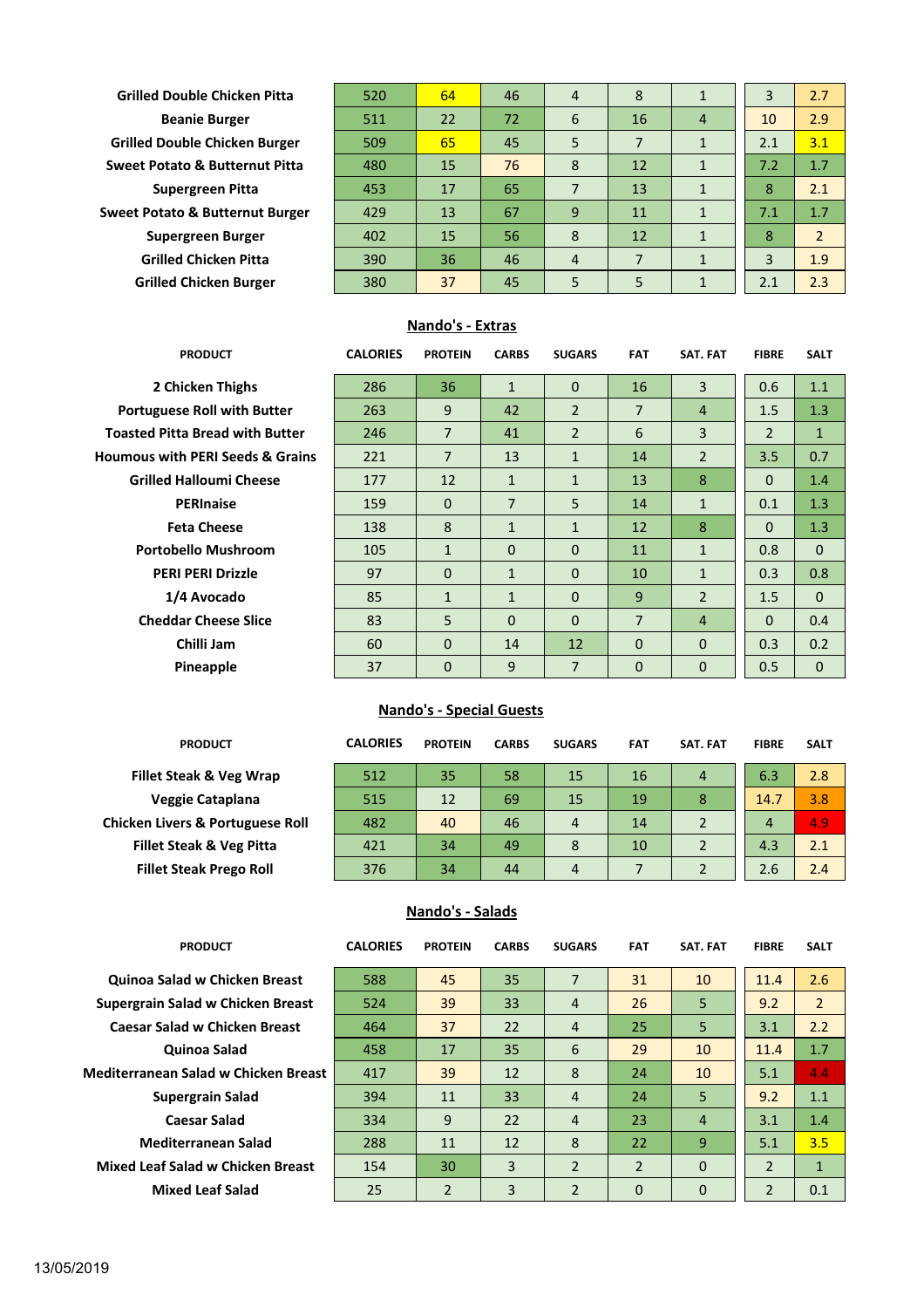| <b>PRODUCT</b>                       | <b>CALORIES</b> | <b>PROTEIN</b> | <b>CARBS</b>   | <b>SUGARS</b>  | <b>FAT</b>   | <b>SAT. FAT</b> | <b>FIBRE</b>   | <b>SALT</b>  |
|--------------------------------------|-----------------|----------------|----------------|----------------|--------------|-----------------|----------------|--------------|
| <b>Chips - Large</b>                 | 1256            | 13             | 179            | 3              | 50           | 4               | 18.2           | 1.9          |
| <b>PERI-Salted Chips - Large</b>     | 1256            | 13             | 179            | 3              | 50           | 4               | 18.2           | 3            |
| <b>Garlic Bread - Large</b>          | 698             | 18             | 85             | 5              | 31           | 9               | 3.4            | 2.7          |
| Coleslaw - Large                     | 535             | $\overline{2}$ | 24             | 17             | 49           | 4               | 5.2            | 1.2          |
| <b>Creamy Mash - Large</b>           | 496             | $\overline{7}$ | 56             | 6              | 26           | <b>16</b>       | 3.2            | 3            |
| <b>Spicy Rice - Large</b>            | 492             | 8              | 84             | $\overline{2}$ | 12           | $\mathbf{1}$    | 7.8            | 3.3          |
| <b>Chips - Regular</b>               | 465             | 5              | 66             | $\mathbf{1}$   | 19           | $\overline{2}$  | 6.8            | 0.7          |
| <b>PERI-Salted Chips - Regular</b>   | 465             | 5              | 66             | $\mathbf{1}$   | 19           | $\overline{2}$  | 6.8            | 1.3          |
| Supergrain - Large                   | 371             | 15             | 58             | 5              | 11           | $\mathbf{1}$    | 9.9            | 1.5          |
| <b>Garlic Bread - Regular</b>        | 349             | 9              | 42             | $\overline{2}$ | 16           | 5               | 1.7            | 1.3          |
| Corn on the Cob - Large              | 288             | 11             | 44             | 25             | 5            | $\mathbf{1}$    | 9.2            | 0.1          |
| <b>Macho Peas - Large</b>            | 283             | 15             | 35             | $\overline{2}$ | 13           | 4               | 17.1           | 0.8          |
| <b>Coleslaw - Regular</b>            | 268             | $\mathbf{1}$   | 12             | 8              | 24           | $\overline{2}$  | 2.6            | 0.6          |
| Creamy Mash - Regular                | 248             | 3              | 28             | 3              | 13           | 8               | 1.6            | 1.5          |
| <b>Spicy Rice - Regular</b>          | 246             | 4              | 42             | $\mathbf{1}$   | 6            | $\mathbf{1}$    | 3.9            | 1.7          |
| Supergrain - Regular                 | 194             | 8              | 30             | 3              | 6            | $\mathbf{1}$    | 5              | 0.9          |
| Corn on the Cob - Regular            | 144             | 6              | 22             | 13             | 3            | $\mathbf{1}$    | 4.6            | $\Omega$     |
| <b>Macho Peas - Regular</b>          | 141             | 8              | 18             | $\mathbf{1}$   | 6            | $\overline{2}$  | 8.5            | 0.4          |
| <b>Mixed Leaf Side Salad - Large</b> | 25              | $\overline{2}$ | 3              | $\overline{2}$ | $\Omega$     | $\Omega$        | $\overline{2}$ | 0.1          |
| Mixed Leaf Side Salad - Regular      | 13              | $\mathbf{1}$   | $\overline{2}$ | $\mathbf{1}$   | $\mathbf{0}$ | $\mathbf{0}$    | $\mathbf{1}$   | $\mathbf{0}$ |
|                                      |                 |                |                |                |              |                 |                |              |

# **Nando's - Sides**

### **Nando's - Fino Sides**

| <b>PRODUCT</b>                         | <b>CALORIES</b> | <b>PROTEIN</b> | <b>CARBS</b> | <b>SUGARS</b> | <b>FAT</b> | SAT. FAT | <b>FIBRE</b> | <b>SALT</b> |
|----------------------------------------|-----------------|----------------|--------------|---------------|------------|----------|--------------|-------------|
| <b>Sweet Potato Wedges</b>             | 320             | 9              | 43           | 15            | 14         |          | 11.5         | 0.5         |
| <b>Sweet Potato Wedges w PERI Salt</b> | 320             | 9              | 43           | 15            | 14         |          | 11.5         | 1.6         |
| <b>Sweet Potato Mash</b>               | 97              |                | 20           | 15            | 0          | 0        | 4.4          | 0.5         |
| <b>Chargrilled Veg</b>                 | 93              |                | 14           | 11            | 4          |          | 3.5          | 0.5         |

#### **Nando's - Desserts**

| <b>PRODUCT</b>                         | <b>CALORIES</b> | <b>PROTEIN</b> | <b>CARBS</b> | <b>SUGARS</b> | <b>FAT</b>     | <b>SAT. FAT</b> | <b>FIBRE</b> | <b>SALT</b>  |
|----------------------------------------|-----------------|----------------|--------------|---------------|----------------|-----------------|--------------|--------------|
| <b>Carrot Cake</b>                     | 737             | 8              | 68           | 47            | 49             | 17              | 2.6          | 1.1          |
| <b>Choc-a-Lot Cake</b>                 | 582             | 8              | 67           | 43            | 32             | 15              | 3.3          | 1.3          |
| <b>White Chocolate Raspberry Swirl</b> | 446             | $\overline{7}$ | 47           | 30            | 25             | 17              | 0.7          | 0.5          |
| <b>Gooey Caramel Cheesecake</b>        | 415             | 8              | 39           | 25            | 25             | 17              | 0.6          | 0.5          |
| <b>Salted Caramel Brownie</b>          | 389             | $\overline{4}$ | 43           | 29            | 22             | 15              | 2.1          | 0.4          |
| <b>Naughty Natas</b>                   | 169             | 3              | 23           | 13            | $\overline{7}$ | $\overline{4}$  | 1.1          | 0.2          |
| Vanilla Gelado                         | 161             | $\overline{3}$ | 20           | 17            | 8              | 6               | 0.2          | 0.2          |
| <b>Coconut Gelado</b>                  | 157             | $\overline{2}$ | 20           | 20            | 8              | $\overline{7}$  | $\mathbf{1}$ | 0.1          |
| <b>Chocolate Gelado</b>                | 145             | $\overline{2}$ | 18           | 17            | 8              | 6               | 2.6          | 0.1          |
| <b>Mango Gelado</b>                    | 99              | $\Omega$       | 24           | 20            | $\Omega$       | $\Omega$        | 1.7          | 0.2          |
| <b>Chocolate Frozen Yoghurt</b>        | 79              | 3              | 15           | 13            | $\Omega$       | $\Omega$        | 0.7          | 0.2          |
| Vanilla Frozen Yoghurt                 | 71              | $\overline{3}$ | 15           | 13            | 0              | $\mathbf{0}$    | 0.1          | $\mathbf{0}$ |
| <b>Mango Frozen Yoghurt</b>            | 71              | 3              | 15           | 13            | $\Omega$       | $\Omega$        | 0.1          | $\mathbf{0}$ |
| <b>Strawberry Frozen Yoghurt</b>       | 70              | $\overline{3}$ | 15           | 13            | 0              | $\mathbf{0}$    | 0.1          | $\mathbf{0}$ |